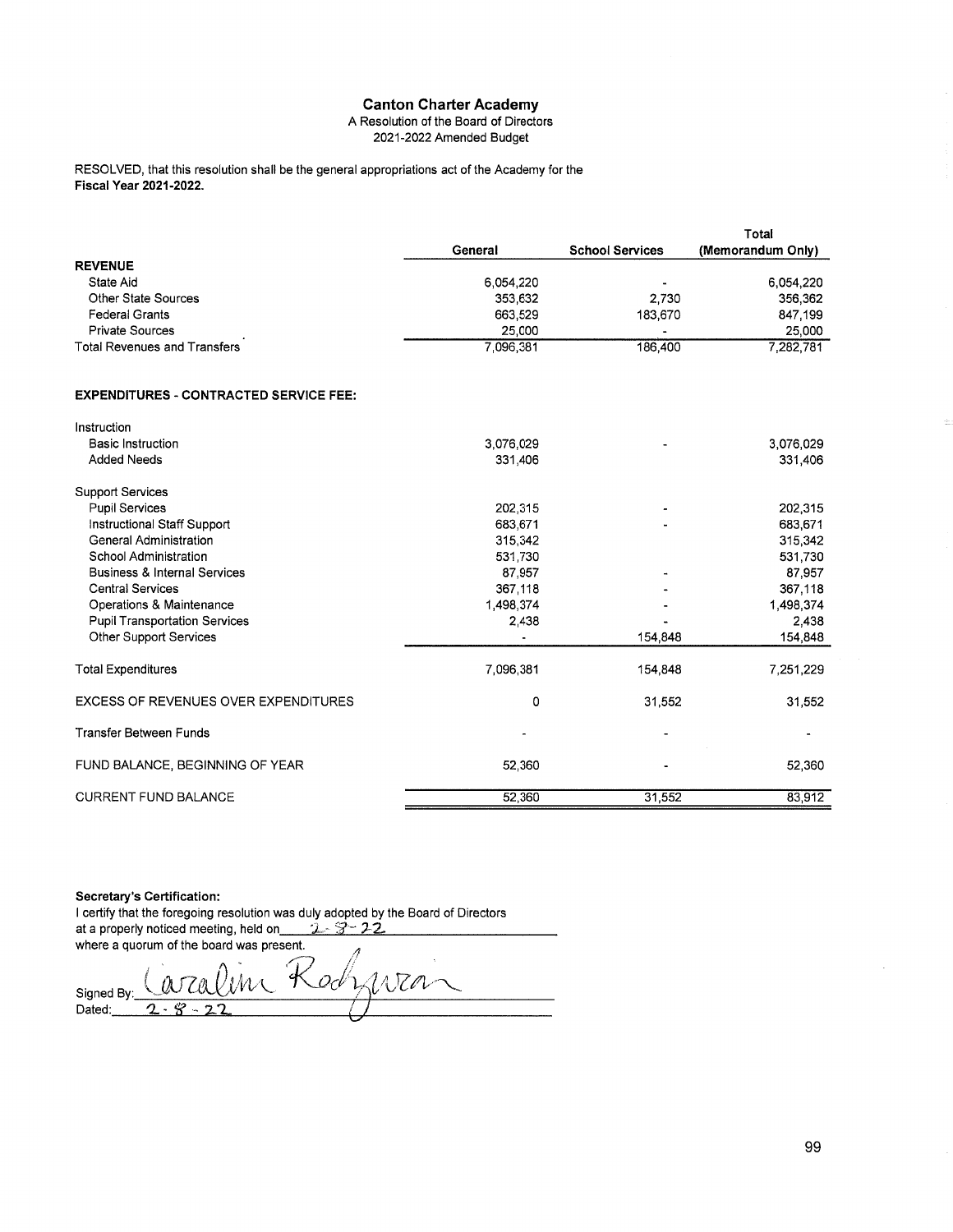2021-2022 Amended Budget Detail

|                                                    | 2021-2022<br><b>Amended</b> |
|----------------------------------------------------|-----------------------------|
| <b>General Fund</b>                                |                             |
| <b>REVENUE</b>                                     |                             |
| State Aid                                          | 6,054,220                   |
| <b>Revenue from State Sources</b>                  | 353,632                     |
| Restricted-Federal 'Pass thru' Grants - Title I    | 53,760                      |
| Restricted-Federal 'Pass thru' Grants - Title II   | 17,220                      |
| Restricted-Federal 'Pass thru' Grants - Title IV   | 14,060                      |
| Restricted-Federal 'Pass thru' Grants - IDEA       | 99,132                      |
| Restricted-Federal 'Pass thru' Grants - CRF        | 71,805                      |
| Restricted-Federal 'Pass thru' Grants - ESSER      | 407,552                     |
| <b>Revenue from Private Sources</b>                | 25,000                      |
| <b>Total Revenue &amp; Other Transactions</b>      | 7,096,381                   |
| <b>EXPENDITURES</b>                                |                             |
| <b>Basic Instruction</b>                           |                             |
| Salaries, Taxes, & Benefits                        | 2,424,184                   |
| Local Meetings                                     | 7,763                       |
| Printing and Binding                               | 30,876                      |
| <b>Teaching Supplies</b>                           | 314,835                     |
| <b>Textbooks</b>                                   | 75,840                      |
| Software & Equipment                               | 1,275                       |
| <b>Equipment Lease</b>                             | 59,850                      |
| Dues/Memberships                                   | 4,080                       |
| Field trips                                        | 14,125                      |
| <b>Contracted Services</b>                         | 103,881                     |
| <b>Employment Expenses</b>                         | 1,620                       |
| Finger Printing & Background Checks                | 2,700                       |
| <b>Board Funds</b>                                 | 35,000                      |
| <b>Total - Basic Instruction</b>                   | 3,076,029                   |
| <b>Added Needs</b>                                 |                             |
| <b>Compensatory Education</b>                      |                             |
| Salaries, Taxes, & Benefits                        | 143,276                     |
| Teaching Supplies                                  | 36,623                      |
| <b>Subtotal - Compensatory Education</b>           | 179,899                     |
| <b>Special Education</b>                           |                             |
| Salaries, Taxes, & Benefits                        |                             |
|                                                    | 138,542<br>375              |
| Local Meetings<br><b>Workshops and Conferences</b> | 1,116                       |
| <b>Teaching Supplies</b>                           |                             |
| Software & Equipment                               | 2,380<br>770                |
| <b>Indirect Costs</b>                              | 8,324                       |
| <b>Subtotal - Special Education</b>                | 151,507                     |
|                                                    |                             |
| <b>Total - Added Needs</b>                         | 331,406                     |
| <b>Pupil Services</b>                              |                             |
| <b>Occupational Therapist Services</b>             | 33,741                      |
| <b>Psychological Services</b>                      | 27,301                      |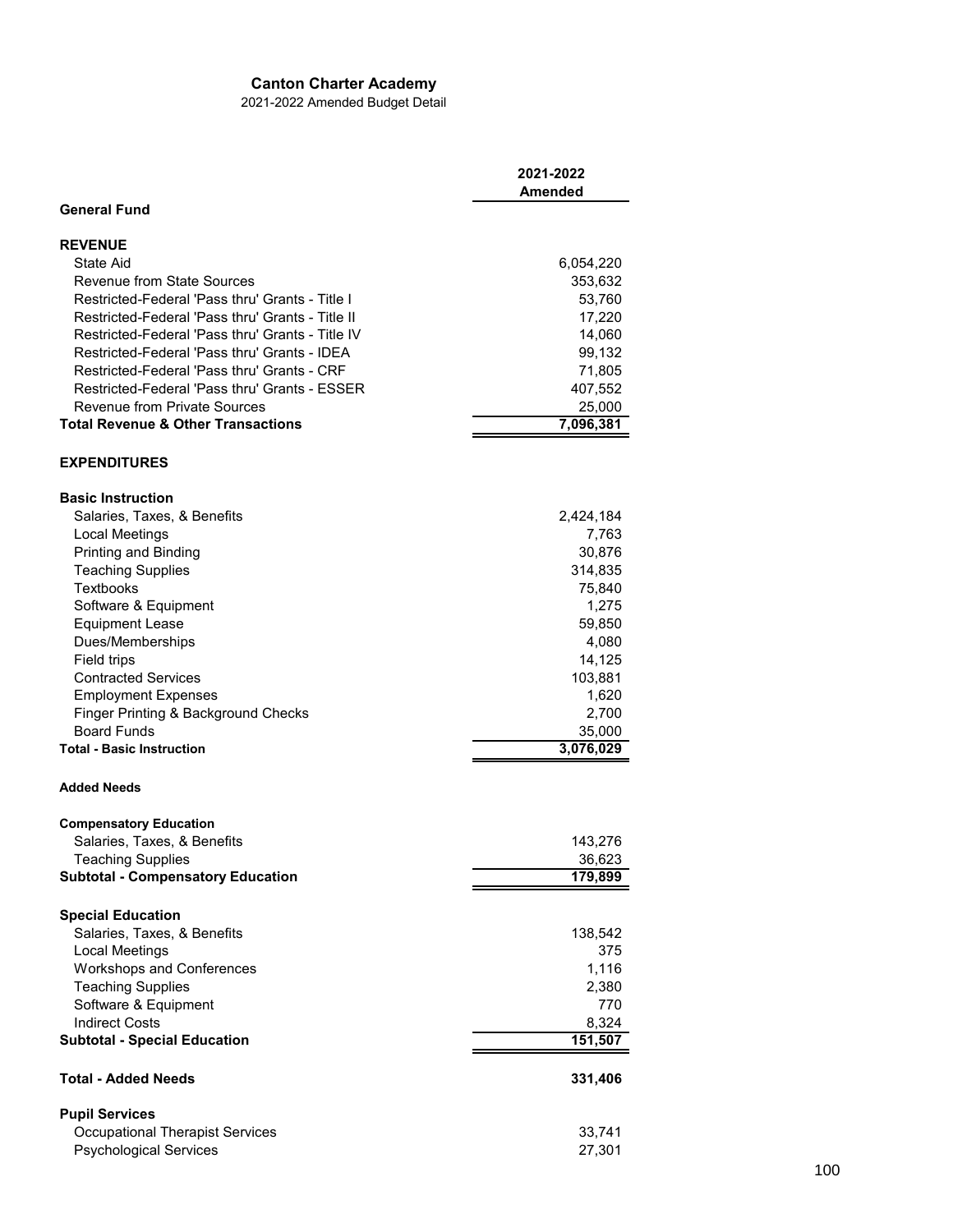| Speech Pathology                                                    | 101,212          |
|---------------------------------------------------------------------|------------------|
| <b>Social Work Services</b>                                         | 40,061           |
| <b>Total - Pupil Services</b>                                       | 202,315          |
|                                                                     |                  |
| <b>Instructional Staff Support</b>                                  |                  |
| Salaries, Taxes, & Benefits                                         | 345,134          |
| <b>Workshops and Conferences</b>                                    | 6,265            |
| Improvement of Instruction<br><b>Professional Development</b>       | 153,034          |
| <b>Library Books</b>                                                | 61,694<br>4,000  |
| Library                                                             | 450              |
| Technology                                                          | 66,824           |
| Special Education                                                   | 27,697           |
| Recess Aides                                                        | 18,574           |
| <b>Total - Instructional Staff Support</b>                          | 683,671          |
|                                                                     |                  |
| <b>General Administration</b>                                       |                  |
| <b>Board of Education</b>                                           |                  |
| Board of Education Administration                                   | 46,681           |
| Legal Fees                                                          | 7,250            |
| Audit                                                               | 11,000           |
| Travel & Expense Staff                                              | 500              |
| Insurance                                                           | 11,600           |
| <b>Subtotal - Board of Education</b>                                | 77,031           |
| <b>Executive Administration</b>                                     |                  |
| Executive Administration                                            | 57,020           |
| Oversight Fee                                                       | 181,291          |
| <b>Subtotal - Executive Administration</b>                          | 238,311          |
|                                                                     |                  |
| <b>Total - General Administration</b>                               | 315,342          |
|                                                                     |                  |
| <b>School Administration</b>                                        |                  |
|                                                                     |                  |
| <b>Office of the Principal</b>                                      |                  |
| Salaries, Taxes, & Benefits                                         | 237,093          |
| Local Meetings                                                      | 7,325            |
| <b>Workshops and Conferences</b>                                    | 5,198            |
| Mailing                                                             | 5,850            |
| Printing & Binding                                                  | 2,025            |
| <b>Office Supplies</b><br>Dues/Memberships                          | 6,500<br>3,500   |
| Advertising                                                         | 66,212           |
| <b>Contracted Services</b>                                          | 460              |
| <b>Bank Charges</b>                                                 | 640              |
| <b>Indirect Costs</b>                                               | 23,090           |
| Subtotal - Office of the Principal                                  | 357,893          |
|                                                                     |                  |
| <b>Other School Administration</b>                                  |                  |
| Admissions & Other Administrative Support                           | 148,407          |
| Salaries, Taxes, & Benefits                                         | 22,189           |
| <b>Local Meetings</b>                                               | 500              |
| <b>Workshops and Conferences</b>                                    | 741              |
| Printing & Binding<br><b>Subtotal - Other School Administration</b> | 2,000<br>173,837 |
| <b>Total - School Administration</b>                                | 531,730          |
|                                                                     |                  |
| <b>Business &amp; Internal Services</b><br><b>Fiscal Services</b>   | 84,707           |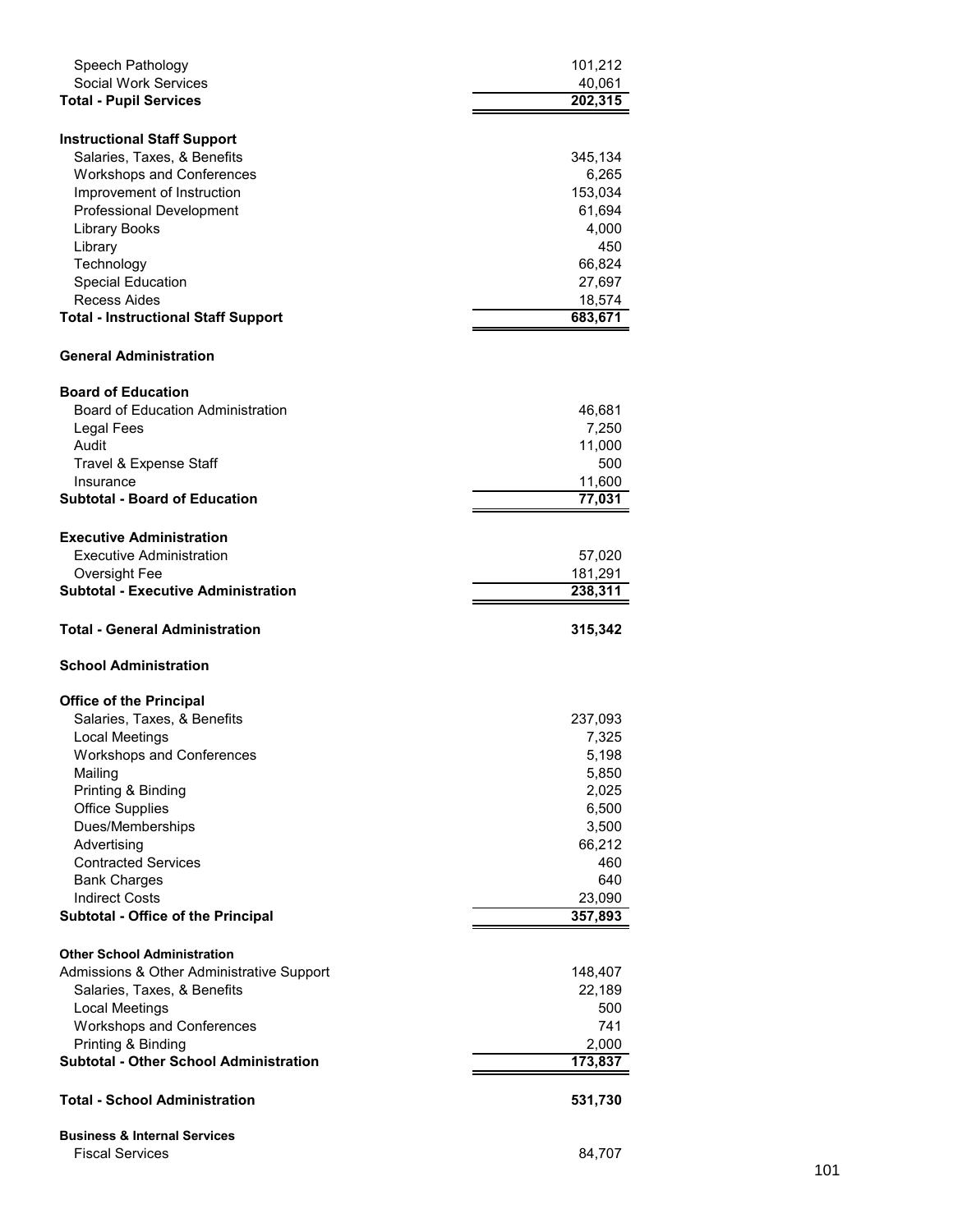| <b>Internal Distribution Services</b><br><b>Total - Business &amp; Internal Services</b> | 3,250<br>87,957 |
|------------------------------------------------------------------------------------------|-----------------|
|                                                                                          |                 |
| <b>Central Services</b><br><b>Information Services</b>                                   |                 |
|                                                                                          | 47,847          |
| Staff/Personnel Services                                                                 | 153,702         |
| <b>Data Processing Services</b>                                                          | 118,534         |
| <b>Other Central Services</b>                                                            | 47,035          |
| <b>Total - Central Services</b>                                                          | 367,118         |
| <b>Operations &amp; Maintenance</b>                                                      |                 |
| <b>Internal Building Services</b>                                                        |                 |
| Telephone                                                                                | 19,133<br>2,715 |
| Heat                                                                                     | 10,625          |
| Electric                                                                                 | 49,850          |
| Sewer                                                                                    | 6,975           |
| Waste & Trash Disposal                                                                   | 5,300           |
| <b>Building Maintenance &amp; Repair</b>                                                 | 238,093         |
| Equipment Maintenance & Repair                                                           | 5,890           |
| Lease of Building                                                                        | 963,040         |
| Lease of Equipment                                                                       | 8,135           |
| <b>Supplies</b>                                                                          | 7,213           |
| <b>Equipment Purchases</b>                                                               | 96,048          |
| Liability Insurance                                                                      | 1,600           |
| <b>Property Taxes</b>                                                                    | 68,304          |
| Property Insurance                                                                       | 11,100          |
| Safety & Security                                                                        | 4,353           |
|                                                                                          |                 |
|                                                                                          |                 |
| <b>Total - Operations &amp; Maintenance</b>                                              | 1,498,374       |
|                                                                                          |                 |
| <b>Pupil Transportation Services</b>                                                     |                 |
| <b>Contracted Transportation</b>                                                         | 2,438<br>2,438  |
| <b>Total - Pupil Transportation Services</b>                                             |                 |
| <b>Other Support Services</b>                                                            |                 |
|                                                                                          |                 |
| <b>Pupil Activities</b>                                                                  |                 |
| Salaries, Taxes, & Benefits                                                              |                 |
| <b>Contracted Services</b>                                                               |                 |
| Supplies<br><b>Total - Pupil Activities</b>                                              |                 |
|                                                                                          |                 |
| Outgoing Transfer to School Service Fund                                                 |                 |
|                                                                                          |                 |
|                                                                                          |                 |
| Total Expenditures & Other Transactions                                                  | 7,096,381       |
|                                                                                          |                 |
| <b>Revenues and Other Financing Sources Over</b>                                         |                 |
| (Under) Expenditures and Other Uses                                                      | 0               |
|                                                                                          |                 |
| Beginning Fund Balance (7/1)                                                             | 52,360          |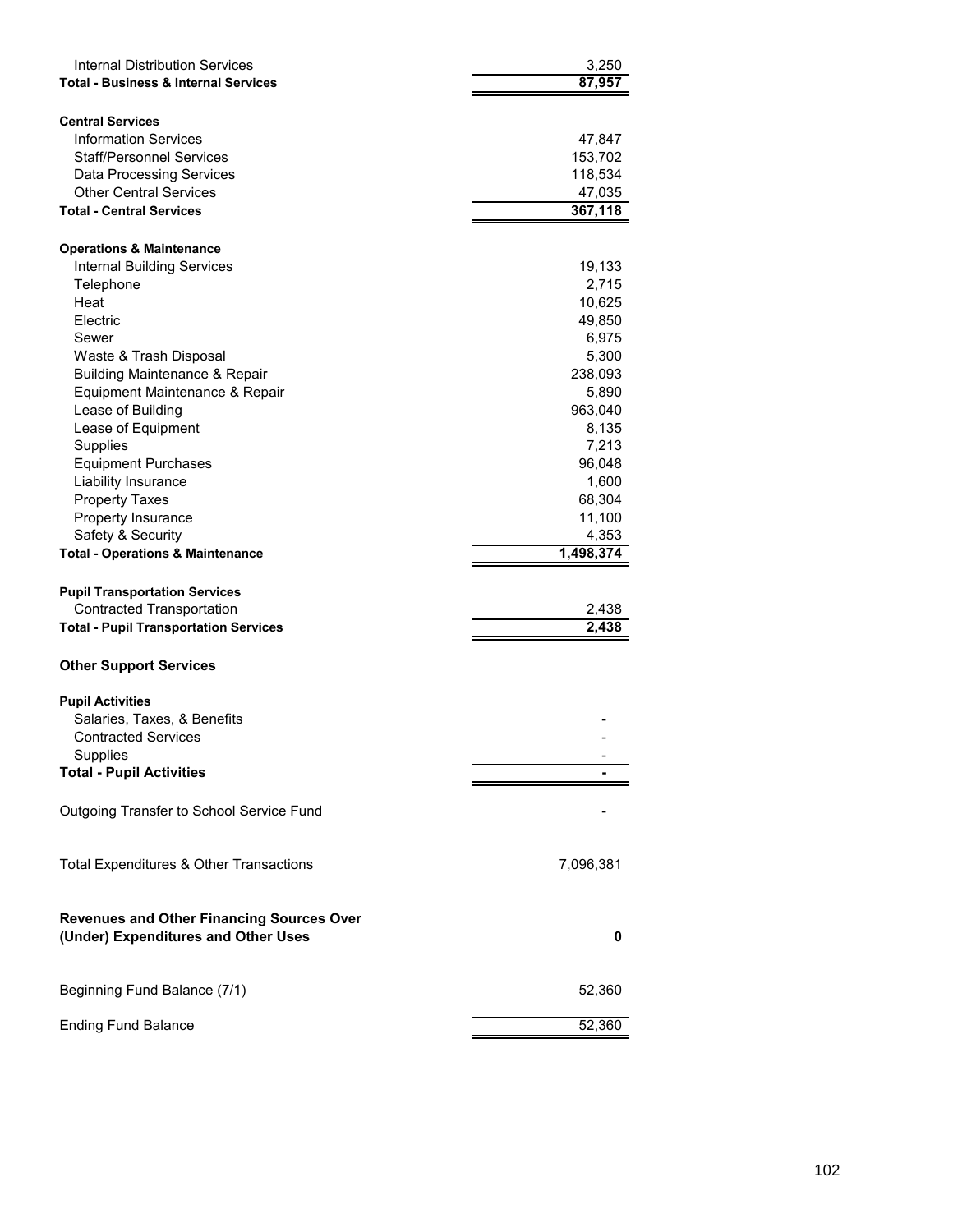| <b>School Service Fund</b>                                                                                           |                  |
|----------------------------------------------------------------------------------------------------------------------|------------------|
| Department of Agriculture                                                                                            | 144,447          |
| Department of Agriculture - Breakfast                                                                                | 31,783           |
| Department of Agriculture - Fruit/Veg                                                                                |                  |
| Commodities                                                                                                          | 7,440            |
| <b>Other USDA Grants</b>                                                                                             |                  |
| <b>Total Food Service Revenue</b>                                                                                    | 186,400          |
| Transfer In from General Fund                                                                                        |                  |
| <b>Total Revenue and Incoming Transfers</b>                                                                          | 186,400          |
| <b>EXPENDITURES</b><br><b>Food Services</b><br>Supplies, Materials including Commodities expense<br>Salaries & Wages | 151,646<br>3,202 |
| <b>Total Food Service Expenditures</b>                                                                               | 154,848          |
| <b>Revenues and Other Financing Sources Over</b><br>(Under) Expenditures and Other Uses                              | 31,552           |
| Beginning Fund Balance (7/1)                                                                                         |                  |
| <b>Ending Food Service Fund Balance</b>                                                                              | 31,552           |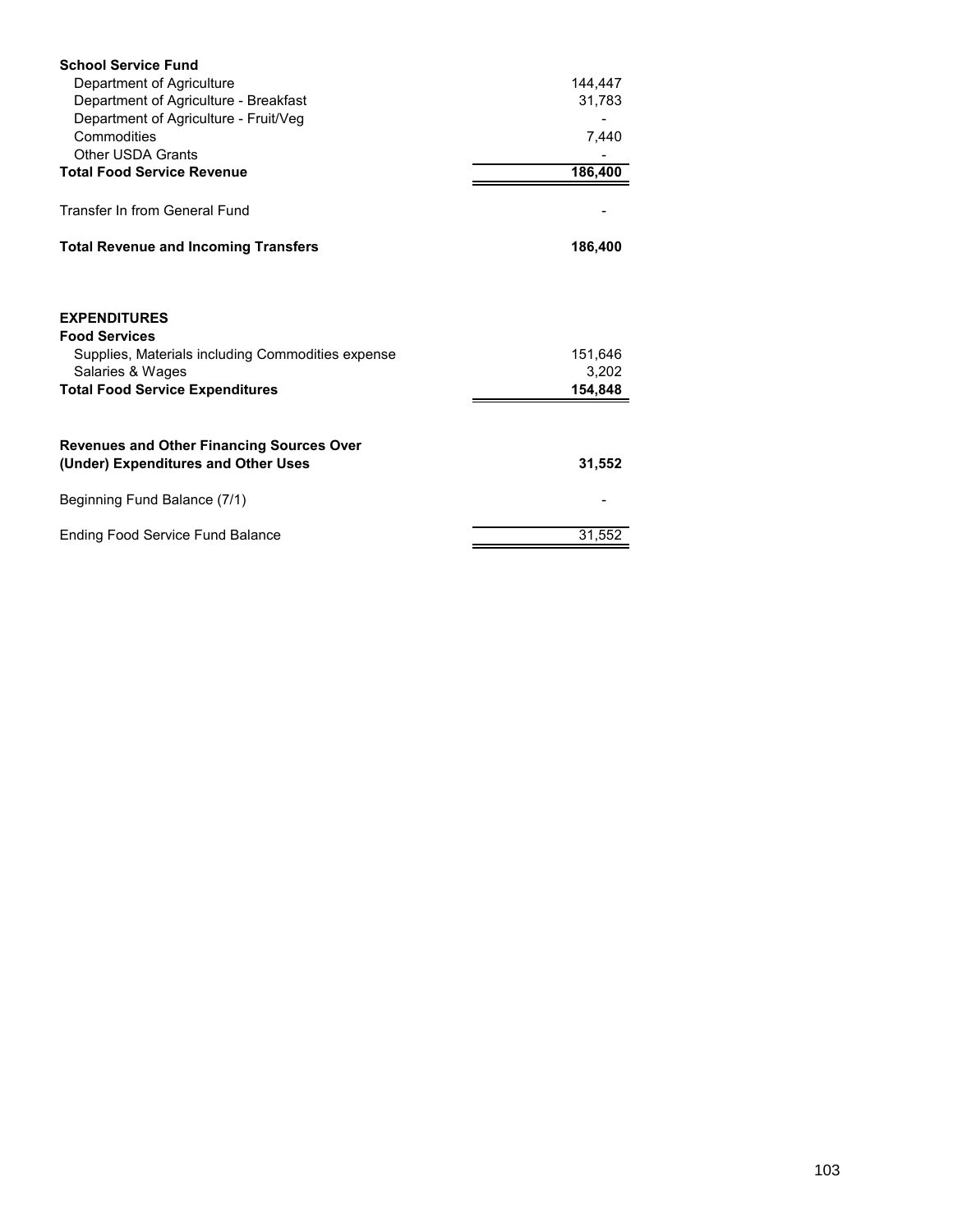2021-22 Initial Budget Comparison to 2021-22 Amended Budget

|                                     | 2021-22<br><b>Initial Budget</b><br>Proposal | 2021-22<br><b>Amended Budget</b><br>Proposal | Change     |
|-------------------------------------|----------------------------------------------|----------------------------------------------|------------|
| <b>REVENUE</b>                      |                                              |                                              |            |
| State Aid                           | 6,210,638                                    | 6,054,220                                    | (156,418)  |
| <b>Other State Sources</b>          | 206,603                                      | 356,362                                      | 149,759    |
| Local Sources                       | $\overline{\phantom{0}}$                     | $\overline{\phantom{a}}$                     |            |
| <b>Federal Grants</b>               | 1,015,651                                    | 847,199                                      | (168,453)  |
| <b>Private Sources</b>              | 73.635                                       | 25.000                                       | (48, 635)  |
| <b>Total Revenues and Transfers</b> | 7,506,527                                    | 7,282,781                                    | (223, 747) |

## **EXPENDITURES - CONTRACTED SERVICE FEE:**

| Instruction                                 |           |           |            |
|---------------------------------------------|-----------|-----------|------------|
| <b>Basic Instruction</b>                    | 3,247,714 | 3,076,029 | (171, 686) |
| <b>Added Needs</b>                          | 301,326   | 331,406   | 30,080     |
| <b>Support Services</b>                     |           |           |            |
| <b>Pupil Services</b>                       | 199,177   | 202,315   | 3,138      |
| <b>Instructional Staff Support</b>          | 722,285   | 683,671   | (38, 614)  |
| <b>General Administration</b>               | 330,531   | 315,342   | (15, 189)  |
| <b>School Administration</b>                | 470,934   | 531,730   | 60,796     |
| <b>Business &amp; Internal Services</b>     | 117,530   | 87,957    | (29, 573)  |
| <b>Central Services</b>                     | 421,187   | 367,118   | (54,069)   |
| Operations & Maintenance                    | 1,585,176 | 1,498,374 | (86, 802)  |
| <b>Pupil Transportation Services</b>        | 2,438     | 2,438     |            |
| <b>Other Support Services</b>               | 106,382   | 154,848   | 48,466     |
| <b>Total Expenditures</b>                   | 7,504,680 | 7,251,229 | (253, 451) |
| <b>EXCESS OF REVENUES OVER EXPENDITURES</b> | 1,847     | 31,552    | 29,704     |
| <b>Transfer Between Funds</b>               | ٠         | ٠         |            |
| FUND BALANCE, BEGINNING OF YEAR             | 48,890    | 52,360    | 3,470      |
| <b>CURRENT FUND BALANCE</b>                 | 50,737    | 83,912    | 33,174     |